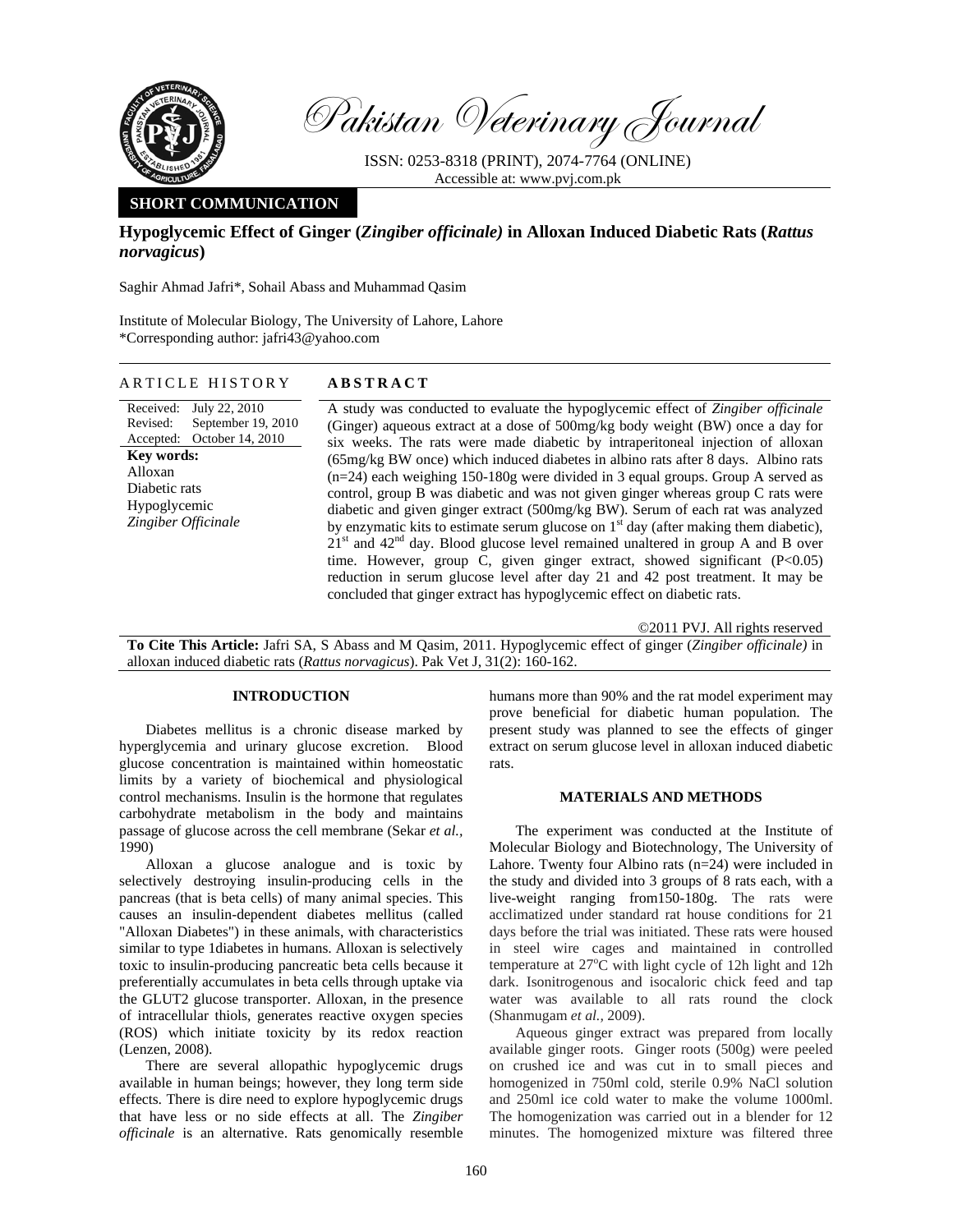times through cheese cloth. The filtrate was centrifuged at 2000rpm for 10 min and the clear supernatant fraction was separated and volume made up to 1000ml with normal saline. The concentration of this ginger preparation was considered to have 500mg/ml on the basis of the weight of the starting material according to the formula of (Majeed *et al*., 2003). The extract was stored in sample tubes at - 20° C until fed to rats. All the rats received ginger extract 500mg/kg BW/day orally for six weeks as this duration was tested to be effective as hypoglycemic effect as reported earlier (Majeed *et al*., 2003).

After overnight fasting, diabetes was induced in each rat by intra-peritoneal injection of Alloxan (Sigma-Aldrich, Cat # A7413, USA) prepared one hour before injection dissolved in 1ml distilled water at a dose of 65mg/ kg BW (Sekar *et al.,* 1990). After a week of alloxan injection, blood was collected (1ml) from coccygial vein of each rat and serum was obtained by centrifuging each blood sample at 3000rpm for 10 minutes. Procured serum was used for the estimation of serum glucose of rats by enzymatic kits (Merck, Germany) using spectrophotometer.The rats having serum glucose above 150mg/dl were considered diabetic (Sathishsekar and Subramanian, 2005). The treatment with *Zingiber officinale* extract was started on 8<sup>th</sup> day after alloxan injection and this was considered as the first day of treatment because the serum glucose level increased much above normal limits. The treatment continued for 42 days. Serum samples were also collected from each rat on  $1<sup>st</sup>$ ,  $21<sup>st</sup>$  and  $42<sup>nd</sup>$  day of the experiment for the determination of serum glucose.

The data was subjected to statistical analysis using Analysis of Variance (ANOVA) to check over all significance and individual variations and least significant difference (LSD) test for finding out differences between treatments.

# **RESULTS AND DISCUSSION**

After induction of alloxan, Group B and C became diabetic on  $8<sup>th</sup>$  day as determined by serum glucose levels. The group A (Control) showed almost similar serum glucose levels on day 1, 14, 21 and 42. Since Group B was not supplemented with ginger extract, therefore, the serum glucose levels did not differ at different time periods (Table 1). The Group C was diabetic and given ginger extract at the prescribed dose and showed significant decrease (P<0.05) in serum glucose levels. The serum glucose level before alloxan induction was similar in all the three groups before giving treatments (Table 1).

Due to the uncertain allergic reactions and side effects of allopathic drugs, the attempts are being made to revert to herbal treatments all over the world. Hundreds of herbs, spices, fruits and vegetables have been shown to have remedial effects on certain diseases in humans. The experiments on laboratory animals, mostly rats, has led to considerable success in the treatment of diseases such as diabetes, hypertension and hyperlipidemia. With the same idea and previous evidence in other countries the ginger supplementation to rats was attempted which showed significant reduction in serum glucose levels which has been proved in the present trial and the findings are similar with those of Akhani *et al*. (2004). Who reported that Ginger exhibits hypoglycemic activity in both normal and diabetic rats. They further reported that ginger contains magnesium, calcium and phosphorus which play important roles in bone formation, curbing muscle spasm, depression, hypertension, convulsion, nausea, gastrointestinal disorders, paralysis, kidney damage and several other bio-functions necessary for keeping body in homeostatic condition (Kikuzaki and Nakatani, 1993). The active compounds of ginger are 6-gingerol, tannins, polyphenolic compounds, flavonoids and triterpenoids of hypoglycemic that maintain cell function related to receptors and membrane transport (Young *et al.,* 2005).

The supplementation of ginger extract with diet to diabetic rats significantly (P<0.05) reduced serum glucose level which revealed the hypoglycemic activity of ginger in diabetic rats. The present findings are in agreement with the results of so many past workers who conducted similar studies (Ajit *et al.,* 1999).

It may be concluded from the present study that the aqueous extract of *Zingiber officinale* at an oral dose of 0.5ml of ginger extract/ rat / day or 500mg/kg adjusted according to the weight of rat has hypoglycemic effect in alloxan induced diabetic rats and may be helpful in control of diabetes.

**Table 1:** Serum glucose levels (mg/dL) in apparently healthy, diabetic and ginger treated rats

| Days | Groups          |                  |                     |
|------|-----------------|------------------|---------------------|
|      | A (Control)     | B (Diabetic)     | C (Diabetic+Ginger) |
| 0    | $107.1 \pm 1.2$ | $106.7 \pm 1.0$  | $107.1 \pm 1.5$     |
|      | $106.2 \pm 0.7$ | $181.1 \pm 2.7*$ | $183.6 \pm 3.5*$    |
| 14   | $107.2 \pm 0.7$ | $181.6 \pm 3.0*$ | $162.5 \pm 1.8^*$   |
| 21   | $106.5 \pm 0.9$ | $183.5 \pm 2.7*$ | $143.5 \pm 1.3*$    |
| 47   | $107.0 \pm 1.0$ | $184.3 \pm 2.6*$ | $118.2 \pm 1.6*$    |
|      |                 |                  |                     |

Figures bearing asterisk in a row differ significantly (P<0.05) than control. Day  $8<sup>th</sup>$  was 1<sup>st</sup> day after alloxan when the rats became diabetic.

#### **REFERENCES**

- Ajit K, BK Choudhary and NG Bandhopadhyay, 1999. Preliminary studies on the inorganic constituents of some indigenous hypoglycemic herbs on oral glucose tolerance test. J Ethnopharmacol, 64: 179-184.
- Akhani SP, SL Vishwakarma and RK Goyal, 2004.Antidiabetic activity of *Zingiber officinale* in streptozotocin-induced type I diabetic rats. J Pharm Pharmacol, 56:101–105.
- Kikuzaki H and N Nakatani, 1993. Antioxidant Effects of Ginger Constituents, J Food Sci, 58: 1407-1410.
- Lenzen S, 2008. The mechanism of alloxan- and streptozotocin-induced diabetes. Diabetologia, 51: 236-237.
- Majeed AA, T Martha, K Khaled, M Tariq and A Muslim, 2003.Biochemical and histopathological toxicity of aqueous ginger extract in female rats. Kuwait J Sci Eng, 30: 35-48.
- Sathishsekar D and S Subramanian, 2005. Beneficial effects of *Momordica charantia* seeds in the treatment of STZ-induced diabetes in experimental rats. Biol Pharmaceu Bull, 28: 978–983.
- Sekar N, S Kanthasamy, S William, S Subramaniam and S Govindasamy, 1990. Insulinic action of vanadate on experimental diabetes. Pharmacol Res, 22: 207- 217.